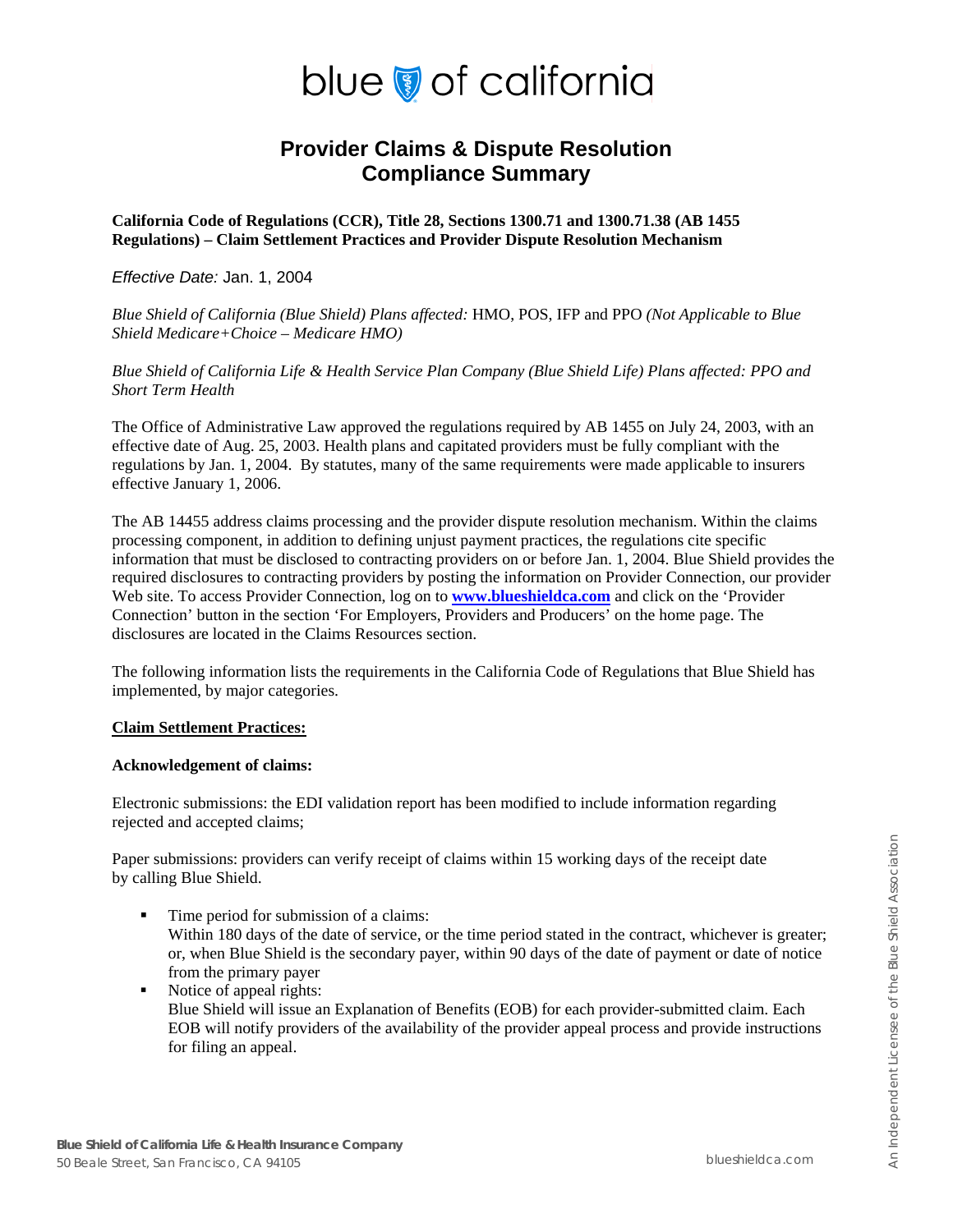# **Claim Settlement Practices**

- Time for contesting, denying, adjusting or paying claims:
	- o PPO within 30 working days (42 calendar days) from the original receipt date.
	- $\circ$  POS opt-out (Levels II, III) within 30 working days (42 calendar days) from the original receipt date.
	- o POS in-network (Level I) within 45 working days (63 calendar days) from the original receipt date.
	- o HMO within 45 working days (63 calendar days) from the original receipt date.

Interest will automatically be issued when processing exceeds the timeframes stated above.

■ Incorrect submissions:

Within 10 working days of the original receipt date, Blue Shield will forward capitated claims, which were incorrectly sent to Blue Shield, to the correct IPA/medical group

### **Provider Notification**

Blue Shield will disclose, as required by the regulations, the following information:

- Directions for the electronic or paper submission of claims;
- Fee Schedule, including detailed payment policies and rules, non-standard coding methodology;
- The identity of the office responsible for receiving and resolving provider disputes;
- **Directions for the submission of provider appeals, including instructions to submit bundled appeals.**

The required disclosures are available on Provider Connection, Blue Shield's provider Web site. Provider Connection is accessible through **[www.blueshieldca.com](http://www.mylifepath.com/).** 

#### **Provider Dispute Mechanism**

Blue Shield's Provider Appeal Resolution Process has been updated to ensure compliance with the AB 1455 regulations and the Insurance Code requirements. The updated Provider Appeal Resolution Process is described in detail and is available on Provider Connection, Blue Shield's provider Web site, **in the Claims section.** Provider Connection is accessible through **[www.blueshieldca.com](http://www.blueshieldca.com/).**

Highlights of the changes:

- Appeals must be submitted **in writing** to the designated submission address;
- Initial appeals must be submitted within 365 days of Blue Shield's determination or lack of action;
- Blue Shield will acknowledge the receipt of an appeal within 15 working days of receipt of the appeal at the designated submission address;
- Blue Shield will provide written determination within 45 working days (63 calendar days) of the receipt of the appeal at the designated submission address.